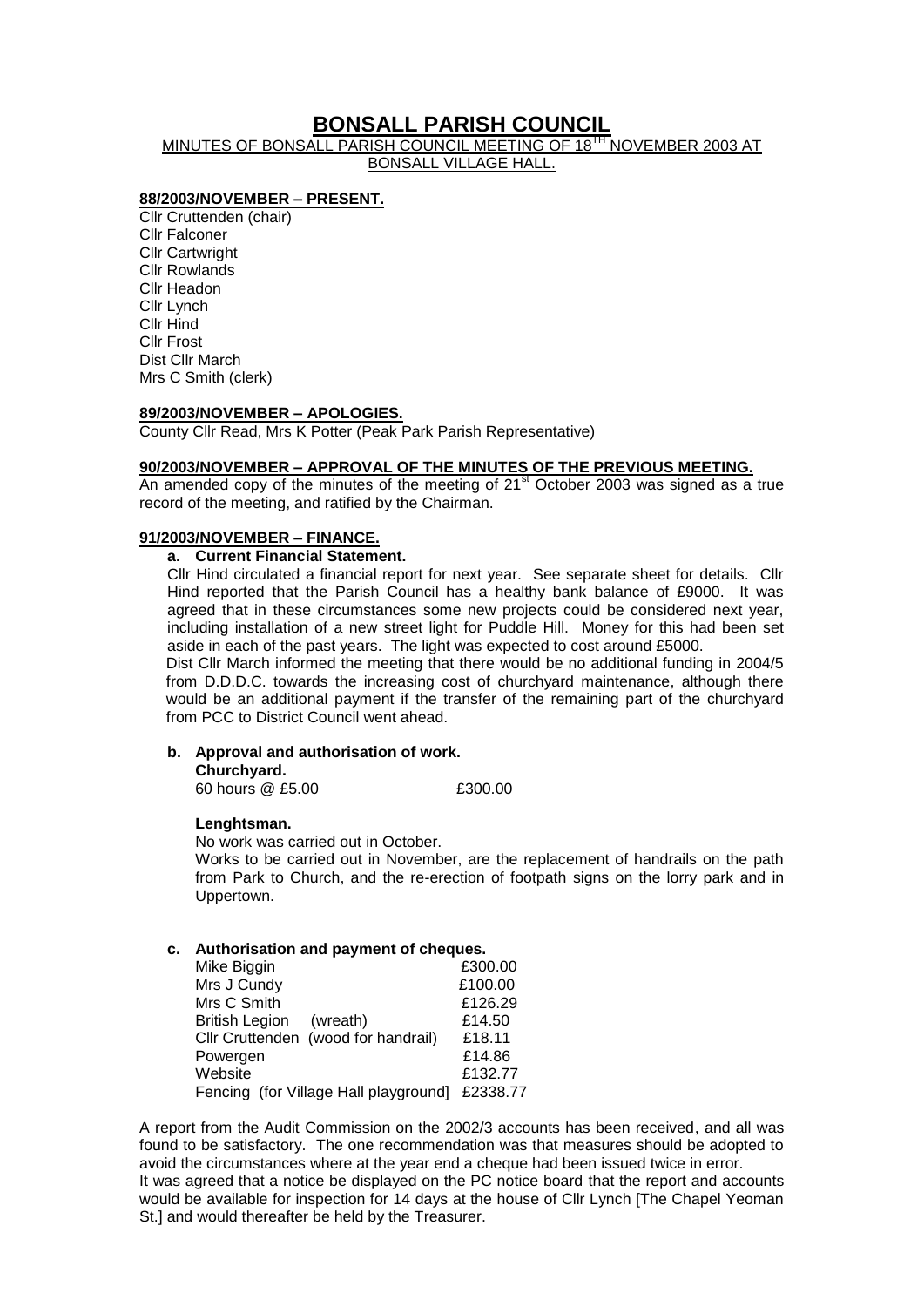### **92/2003/NOVEMBER REPORTS BACK FROM REPRESENTATIVES.**

Dist Cllr March reported that before he could contact DDDC to delay leaf sweeping as agreed at the last meeting, sweeping had already gone ahead. Dist Cllr March agreed to ask for another sweep when all the leaves are off the trees.

Dist Cllr March reported that the Arkwright Society's plans for Dunsley Meadows, had been deferred because one of the backers had withdrawn, leaving a shortfall £3000. DDDC were unable to make good this shortfall but would be approached again next year.

Cllr Rowlands reported that she is still receiving a lot of complaints about overhanging branches on Black Tor Lane. There were still branches from shrubs on the roadside of the wall, which were to have been removed, while landowners of adjacent land would need to remove other branches. Cllr Rowland also reported that the gulleys in Slaley are blocked with leaves, dirt and debris, so when it rains the water is making it own thoroughfare and is washing away residents driveways. Dist Cllr March would ask DDDC if the gulleys could be cleared at the same time as the leaf sweeping took place.

Cllr Falconer reported that the footpath sign at the junction of Abel Lane and Moor Lane was down again, and would need to be replaced.

Cllr Falconer also reported that Broadband was now live at Wirksworth, and would be available next year in the local area.

Cllr Cruttenden reported that he was to meet with the Rural Communities Council to explore any new sources of funding for the restoration work on the War Memorial, and the possible Village Print Facility. He also reported that the baffle to the light on the War Memorial had now been put up but was likely to require further adjustment.

### **93/2003/NOVEMBER – FRIENDS OF BONSALL FRAMEWORK KNITTERS.**

Cllr Falconer reported on the formation of a Trust to undertake the restoration of the premises in the Dale and its subsequent use. It was hoped to call a meeting shortly of the proposed Trustees. From the PC these were likely to be himself, Cllrs Cruttenden, Rowlands, Headon and Lynch.

### **94/2003/NOVEMBER – WEBSITE.**

Cllr Falconer reported that the website [www.bonsallvillage.org](http://www.bonsallvillage.org/) was up and running, and had 30 hits in one day, but with a daily average around 7-8. Caroline Smith (clerk) will update the Parish Councils web page.

#### **95/2003/NOVEMBER – ALLOTMENTS.**

Cllr Cruttenden had started to write to all local landowners where these could be identified asking if they have any land that could be used for allotments. Cllr Cruttenden also reported that the only possibly suitable piece of School's Foundation land had now been sold. Cllr Headon had spoken to Leigh Johnson, about the football pitch proposal, and it now appeared that as well as a full sized pitch Kirk Meadow might provide space for 9 or 10 allotments. Leigh Johnson was checking on the length of the tenancy agreement with the church.

#### **96/2003/NOVEMBER – MUTTERINGS.**

Cllr's Falconer and Cartwright declared an interest as members of the Editorial team. It was considered that this was not a prejudicial interest. Peter Fellows distributed a copy of next year's financial projection for Mutterings. If Mutterings continued as an 8 page issue, it would continue to break even, but if it continued at 12 pages there would be a shortfall of £463, increasing to £796 if at 16 pages. The Parish Council felt that there was scope to tighten up on the contents and that a mix of 8 and 12 page issues might provide a reasonable basis from which to plan. Following discussion it was agreed that the PC would provide £400 to Mutterings from its 2004/5 budget and thereafter monitor the position closely with an annual review.

Cllr Cartwright informed the meeting that there may be funds available through the Midlands Co-Operative Society, which wishes to support rural communications and might support the possible Print Facility. Cllr Cartwright undertook to enquire further

#### .**97/2003/NOVEMBER – ART & ARCHITECTURE TRAIL.**

Cllr Cartwright reported that Bolehill had a successful art exhibition, with 20 exhibitors and 800 visitors. Exhibitors paid £25 to show. A programme cost £1, and they made about a £1000, which covered the cost of the publicity.

Cllr Cartwright will contact Barbara Bowman about an exhibition in Bonsall, after he had spoken to Cromford PC Chairman Arnold Crosbie. The latter had not been encouraging but it